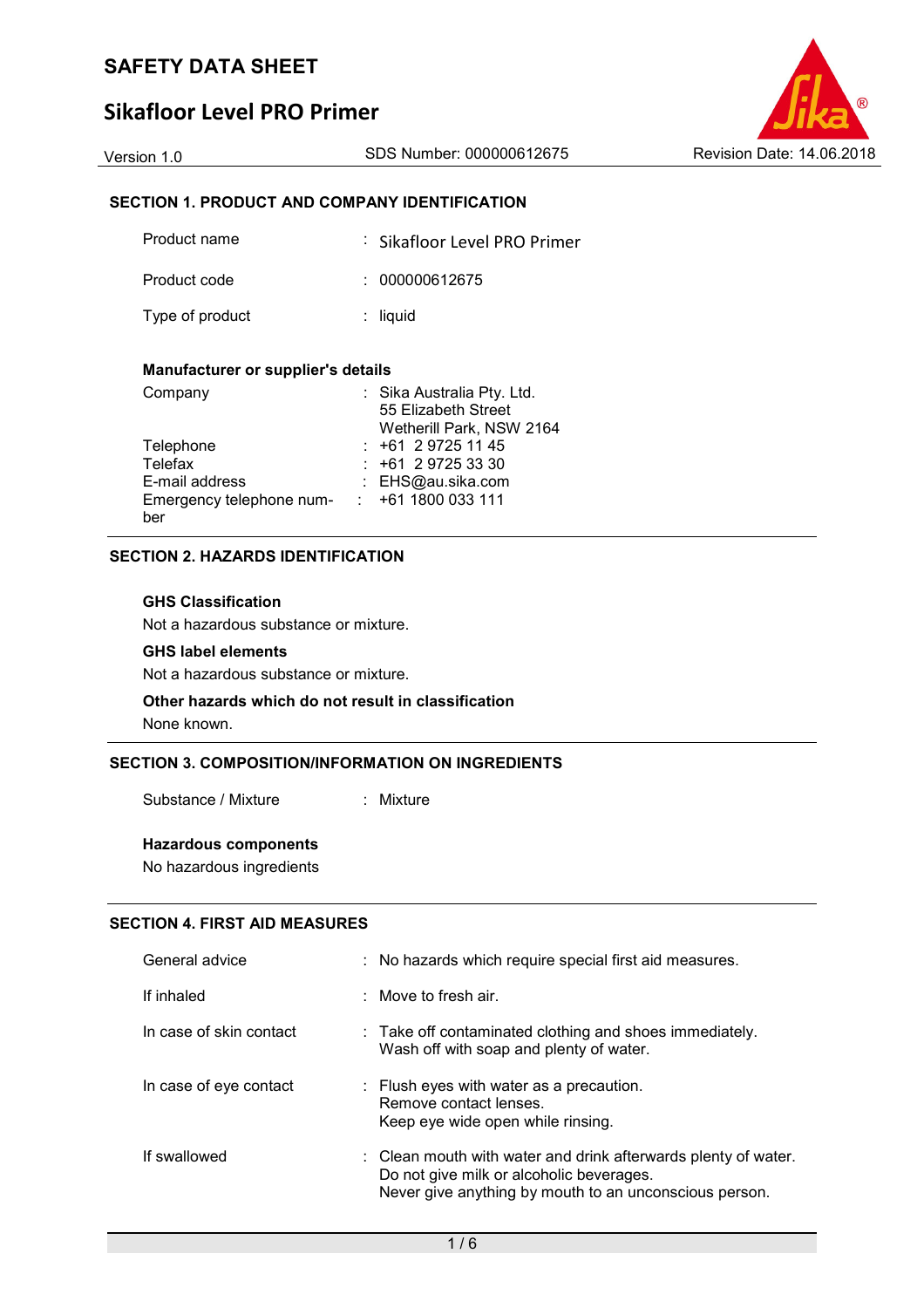# **Sikafloor Level PRO Primer**

| Version 1.0                                                       | SDS Number: 000000612675                                                                                                      | Revision Date: 14.06.2018 |
|-------------------------------------------------------------------|-------------------------------------------------------------------------------------------------------------------------------|---------------------------|
| Most important symptoms<br>and effects, both acute and<br>delayed | : No known significant effects or hazards.<br>See Section 11 for more detailed information on health effects<br>and symptoms. |                           |
| Notes to physician                                                | : Treat symptomatically.                                                                                                      |                           |
|                                                                   |                                                                                                                               |                           |

®

## **SECTION 5. FIREFIGHTING MEASURES**

| Suitable extinguishing media                     | : Use extinguishing measures that are appropriate to local cir-<br>cumstances and the surrounding environment. |  |
|--------------------------------------------------|----------------------------------------------------------------------------------------------------------------|--|
| Hazardous combustion prod-<br>ucts               | : No hazardous combustion products are known                                                                   |  |
| Specific extinguishing meth-<br>ods              | : Standard procedure for chemical fires.                                                                       |  |
| Special protective equipment<br>for firefighters | : In the event of fire, wear self-contained breathing apparatus.                                               |  |

## **SECTION 6. ACCIDENTAL RELEASE MEASURES**

| Environmental precautions                                | : No special environmental precautions required.                                                             |
|----------------------------------------------------------|--------------------------------------------------------------------------------------------------------------|
| Methods and materials for<br>containment and cleaning up | : Wipe up with absorbent material (e.g. cloth, fleece).<br>Keep in suitable, closed containers for disposal. |

## **SECTION 7. HANDLING AND STORAGE**

| Advice on protection against<br>fire and explosion | : Normal measures for preventive fire protection.                                                                                                       |
|----------------------------------------------------|---------------------------------------------------------------------------------------------------------------------------------------------------------|
| Advice on safe handling                            | : For personal protection see section 8.<br>No special handling advice required.<br>Follow standard hygiene measures when handling chemical<br>products |
| Hygiene measures                                   | : When using do not eat or drink.<br>When using do not smoke.                                                                                           |
| Conditions for safe storage                        | : Keep container tightly closed in a dry and well-ventilated<br>place.<br>Store in accordance with local regulations.                                   |
| Materials to avoid                                 | No special restrictions on storage with other products.                                                                                                 |

## **SECTION 8. EXPOSURE CONTROLS/PERSONAL PROTECTION**

## **Components with workplace control parameters**

Contains no substances with occupational exposure limit values.

## **Personal protective equipment**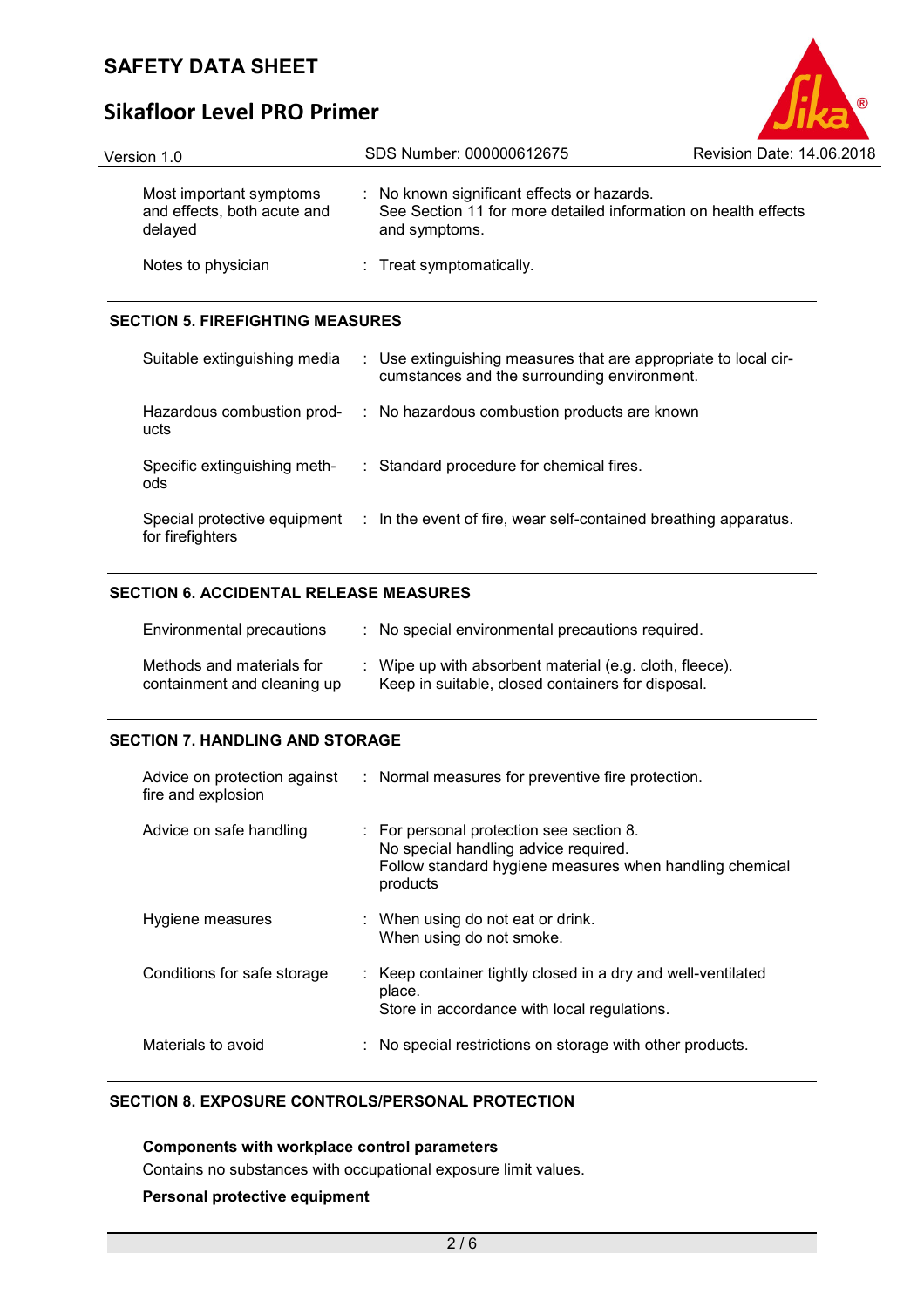# **Sikafloor Level PRO Primer**



## **SECTION 9. PHYSICAL AND CHEMICAL PROPERTIES**

| Appearance                              |    | liquid                           |
|-----------------------------------------|----|----------------------------------|
| Colour                                  | t  | white                            |
| Odour                                   |    | characteristic                   |
| <b>Odour Threshold</b>                  |    | No data available                |
| рH                                      | ÷. | 8                                |
| Melting point/range / Freezing<br>point | ÷  | No data available                |
| Boiling point/boiling range             | t. | No data available                |
| Flash point                             |    | Not applicable                   |
| Evaporation rate                        |    | No data available                |
| Flammability                            |    | No data available                |
|                                         |    |                                  |
| Upper explosion limit                   |    | No data available                |
| Lower explosion limit                   |    | No data available                |
| Vapour pressure                         |    | 23 hPa (17 mmHg)                 |
| Relative vapour density                 |    | No data available                |
| Density                                 |    | ca. 1 g/cm3 (20 $°C$ (68 °F) ()) |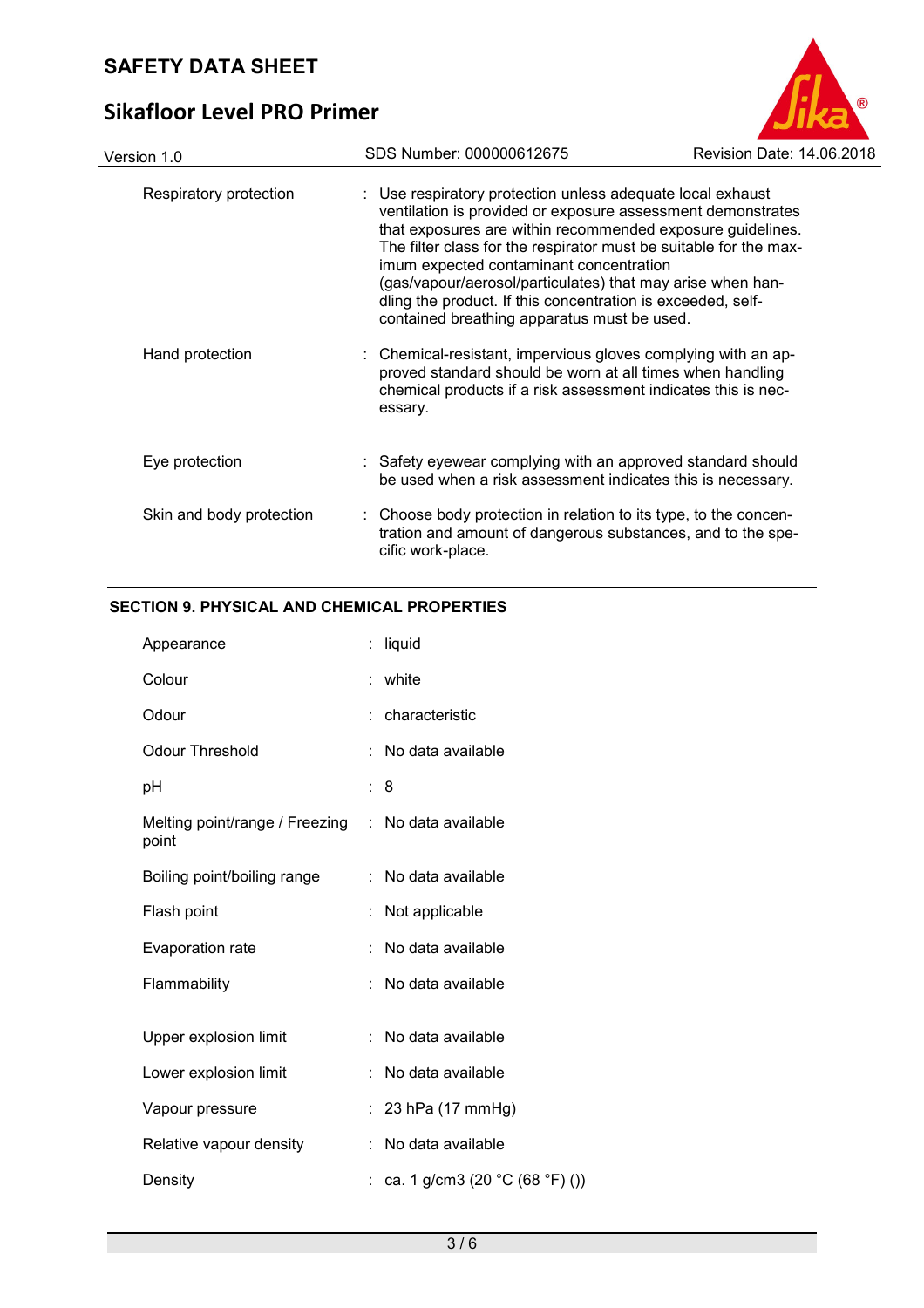# **Sikafloor Level PRO Primer**



| Solubility(ies)<br>Water solubility        | : No data available   |
|--------------------------------------------|-----------------------|
| Solubility in other solvents               | : No data available   |
| Partition coefficient: n-<br>octanol/water | : No data available   |
| Auto-ignition temperature                  | :   No data available |
| Decomposition temperature                  | : No data available   |
| Viscosity<br>Viscosity, dynamic            | : No data available   |
| Viscosity, kinematic                       | : > 7 mm2/s (40 °C)   |
| Explosive properties                       | No data available     |
| Molecular weight                           | : No data available   |
| VOC-EU (solvent)                           | : 0.39 q/l            |

## **SECTION 10. STABILITY AND REACTIVITY**

| Reactivity                                          | : No dangerous reaction known under conditions of normal use.          |  |
|-----------------------------------------------------|------------------------------------------------------------------------|--|
| Chemical stability                                  | : The product is chemically stable.                                    |  |
| tions                                               | Possibility of hazardous reac- : No hazards to be specially mentioned. |  |
| Conditions to avoid                                 | $\therefore$ No data available                                         |  |
| Incompatible materials                              | $\therefore$ No data available                                         |  |
| No decomposition if stored and applied as directed. |                                                                        |  |

## **SECTION 11. TOXICOLOGICAL INFORMATION**

**Acute toxicity**  No data available **Skin corrosion/irritation**  Not classified based on available information.

#### **Serious eye damage/eye irritation**

Not classified based on available information.

#### **Respiratory or skin sensitisation**

Skin sensitisation: Not classified based on available information. Respiratory sensitisation: Not classified based on available information.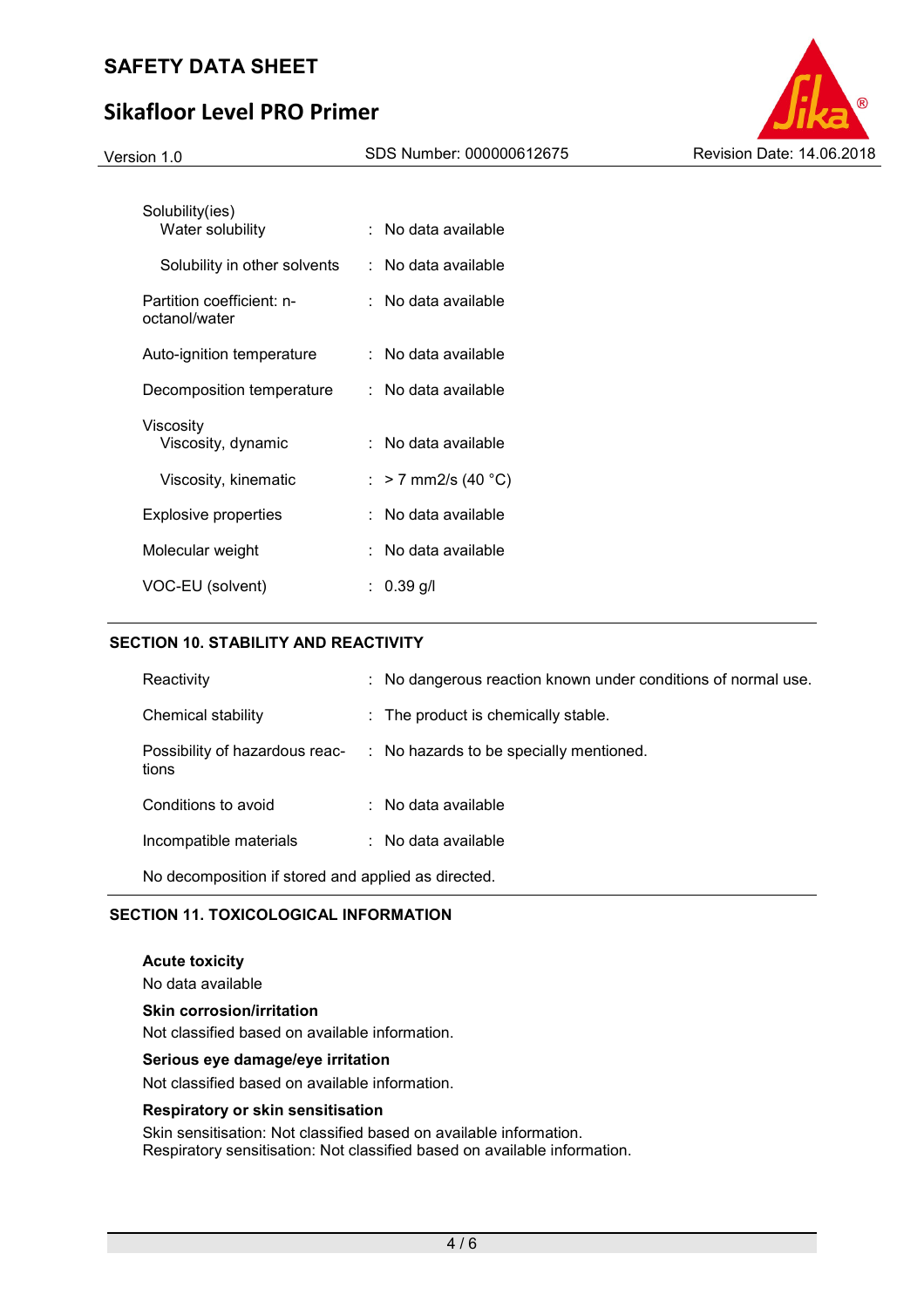# **Sikafloor Level PRO Primer**



## **Chronic toxicity**

**Germ cell mutagenicity**  Not classified based on available information.

## **Carcinogenicity**

Not classified based on available information.

# **Reproductive toxicity**

Not classified based on available information.

## **STOT - single exposure**

Not classified based on available information.

### **STOT - repeated exposure**

Not classified based on available information.

### **Aspiration toxicity**

Not classified based on available information.

## **SECTION 12. ECOLOGICAL INFORMATION**

### **Ecotoxicity**

No data available

## **Persistence and degradability**

No data available

# **Bioaccumulative potential**

No data available **Mobility in soil** 

No data available

## **Other adverse effects**

## **Product:**

Additional ecological information : There is no data available for this product.

## **SECTION 13. DISPOSAL CONSIDERATIONS**

## **Disposal methods**

Contaminated packaging : Empty containers should be taken to an approved waste handling site for recycling or disposal.

## **SECTION 14. TRANSPORT INFORMATION**

**International Regulations IATA-DGR** Not dangerous goods **IMDG-Code** Not dangerous goods

## **Transport in bulk according to Annex II of MARPOL 73/78 and the IBC Code**